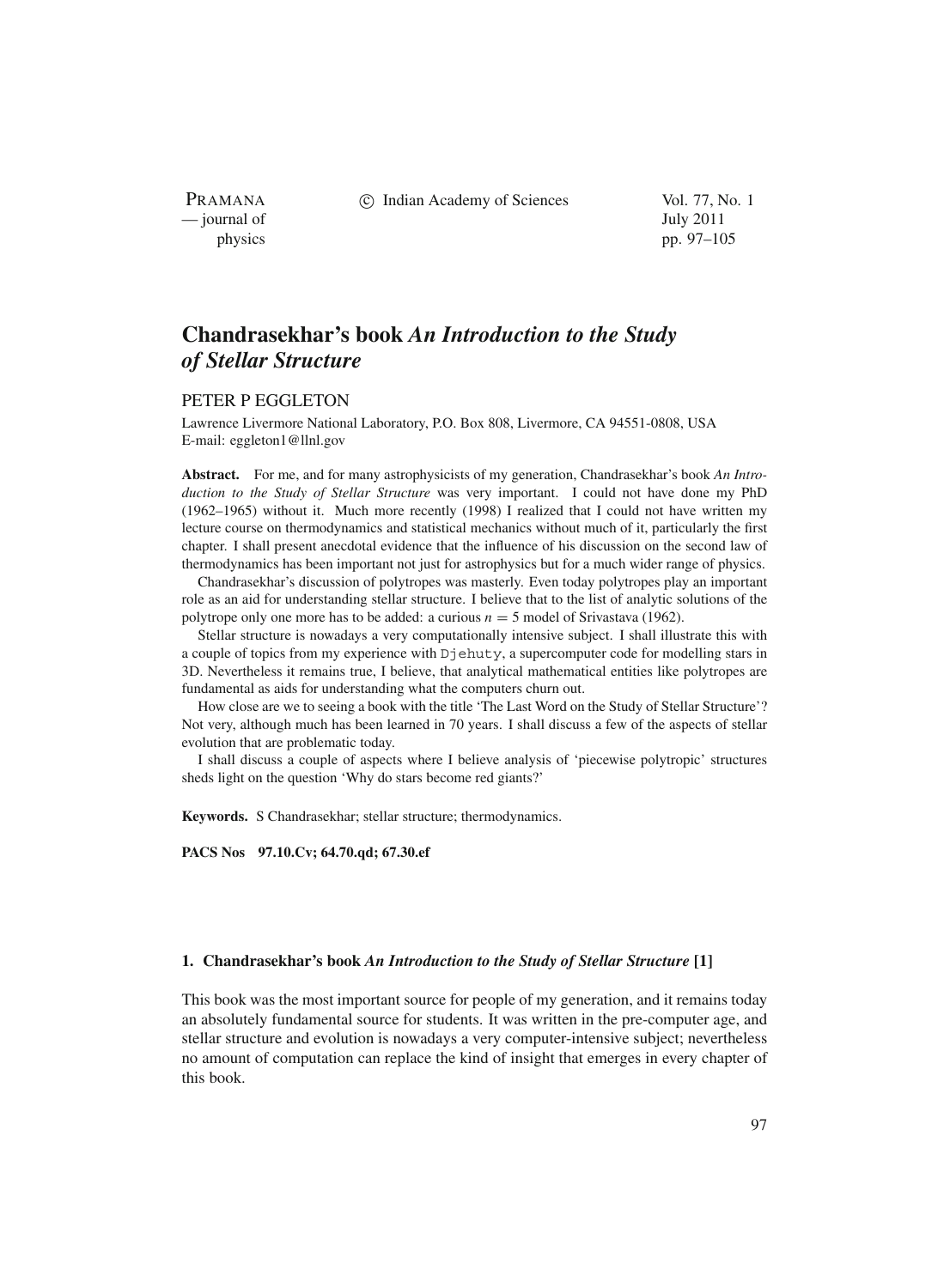### *Peter P Eggleton*

I did not realize until about twelve years ago how important a source it is in some quite different areas. Twelve years ago I was asked – well, ordered – to give a course on thermodynamics and statistical mechanics. I did not feel uneasy, but nevertheless there was one vital step in thermodynamics that I had often felt, in my experience as a student, was rather badly explained in all of the standard undergraduate textbooks of the time. I hoped to discover some more recent books that would explain this more clearly.

The point that troubled me was the transition from the second law of thermodynamics, as commonly stated, to the mathematical expression of it in the form of a physical quantity, the entropy, and its relation to temperature and density. The second law is a very odd law, when one compares it with other laws of nature such as Newton's law of gravity, or Faraday's law of induction. Usually, such a law can be expressed in words, but is then immediately translatable into mathematics. The force of gravity can be written as 'directly proportional to the product of the masses and inversely proportional to the square of the distance', which immediately translates into

$$
F = G \frac{m_1 m_2}{d^2}.
$$
\n<sup>(1)</sup>

But the second law as commonly put in words (there are several variants) is an oddly negative statement, e.g. *Heat cannot flow from a cooler to a hotter body, without external work being done;* and it is not at all clear how that translates into an equation for anything, let alone the entropy. Had Newton said that 'gravity cannot be proportional to the sum of the masses nor inversely to the cube of the distance', it would have been a true but not very helpful statement. Generally, it does not seem reasonable that one can draw sharp mathematical conclusions from a statement that something or other can *not* be done.

Of course many books do manage to make the transition from a negative to a positive statement, but none of them, as it seemed to me in sifting through the library textbooks, made it very clear how this is done. And then I remembered that the first chapter in Chandrasekhar's book did make this transition rather clear. I reread it, and it was a revelation. Chandrasekhar based his exposition on a theorem by Carathéodory [2], which (I believe) no one at that time had taken the trouble to translate into English.

I suppose Chandrasekhar put this discussion of Carathéodory's theorem into a book on stellar structure because he also felt, as I did, that the usual introductions to thermodynamics were not satisfactory. But unlike myself, he actually did something about it.

Only a week or two later, the value of his discussion was brought home to me in a slightly surprising manner. I was sitting at dinner in my college, next to a gentleman who was a guest of one of my colleagues. He told me that he was a physical chemist, with a particular interest in thermodynamics. I said, 'Good; I hope you can help me write my lecture course on this'. I went on to explain my problem more-or-less as I have told you, but then added, 'However, I did finally find a very good treatment, in a somewhat unexpected place'. Right away, he said 'Ah, I expect you mean Chandrasekhar's book on stellar structure'.

So evidently it is not just in the tiny world of stellar structure that Chandrasekhar's treatment of thermodynamics is considered masterly. And I am glad to think that it is not just myself who finds the transition of the second law from words to mathematics rather difficult.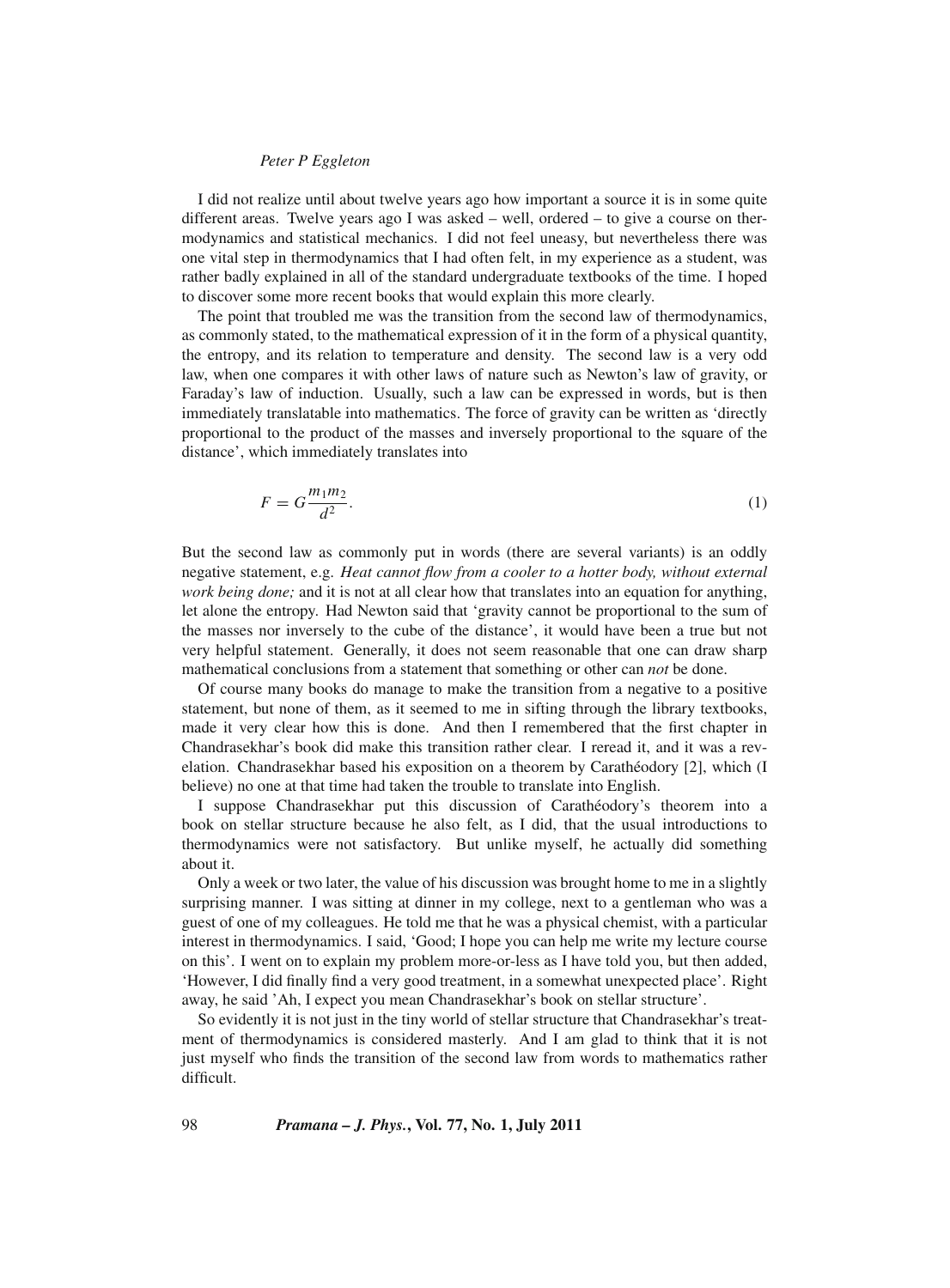### 2. A new(ish) analytic  $n = 5$  polytrope

Chandrasekhar's discussion of polytropes was not particularly novel, but he brought together in a masterly way the mathematics of polytropes as developed over the previous fifty years. A polytrope is a spherical self-gravitating body in which the pressure relates to the density in a particularly simple way:

$$
p \propto \rho^{(n+1)/n}
$$
, or equivalently  $p \propto \theta^{n+1}$ ,  $\rho \propto \theta^n$ . (2)

The constant *n* does not need to be an integer, but the values  $0, 1, 3$  and  $5$  are particularly interesting for astrophysics.

The fact that the body is self-gravitating means that it must satisfy (in some units)

$$
\frac{1}{r^2} \frac{d}{dr} r^2 \frac{d\theta}{dr} = -\theta^n.
$$
\n(3)

Chandrasekhar's discussion notes the analytic solutions:

- (a)  $n = 0$  and  $n = 1$ ; they can be solved for in complete generality,
- (b) a singular solution for all  $n > 3$ , which is a power law relation

$$
\theta = \left(\frac{2(n-3)}{(n-1)^2 r^2}\right)^{1/(n-1)},\tag{4}
$$

and

(c) another analytic solution, which is for  $n = 5$  only. It is the special case of the Emden boundary condition  $d\theta/dr = 0$  at the centre  $r = 0$ :

$$
\theta = \frac{1}{\sqrt{a + \frac{1}{3} \frac{r^2}{a}}}.\tag{5}
$$

I thought this was the last word on analytical solutions of the polytropic equation, until I received in about 1975 a paper to referee that showed that there is a second analytic solution for  $n = 5$ , one which does *not* satisfy the Emden boundary condition. It turned out, somewhat disappointingly for the authors involved, that this solution had already been discovered and published by Srivastava [3], in a paper which I felt embarassed to have overlooked thus far. Srivastava [3] showed that the following is also a solution of the  $n = 5$ polytropic equation:

$$
r\theta^2 = \frac{1}{3\cot^2(\frac{1}{2}\ln\frac{r}{a}) + 1},\tag{6}
$$

where  $a$  is an arbitrary constant. I shall happily challenge anyone to verify, on one side only of a sheet of paper, that (6) is indeed a solution of (3) for  $n = 5$ . This solution is plotted in figure 1.

When I first saw the solution (6), I thought that perhaps a use can be found for it as an illustration of some kind of actual star. However, I have been totally unable to think of any application. The Emden solutions ( $d\theta/dr = 0$  when  $r = 0$ ) separate all solutions into two kinds: those with a finite mass of zero radius at the origin from those with a finite radius containing zero mass. The former are arguably useful as illustrative models for red giants

*Pramana – J. Phys.***, Vol. 77, No. 1, July 2011** 99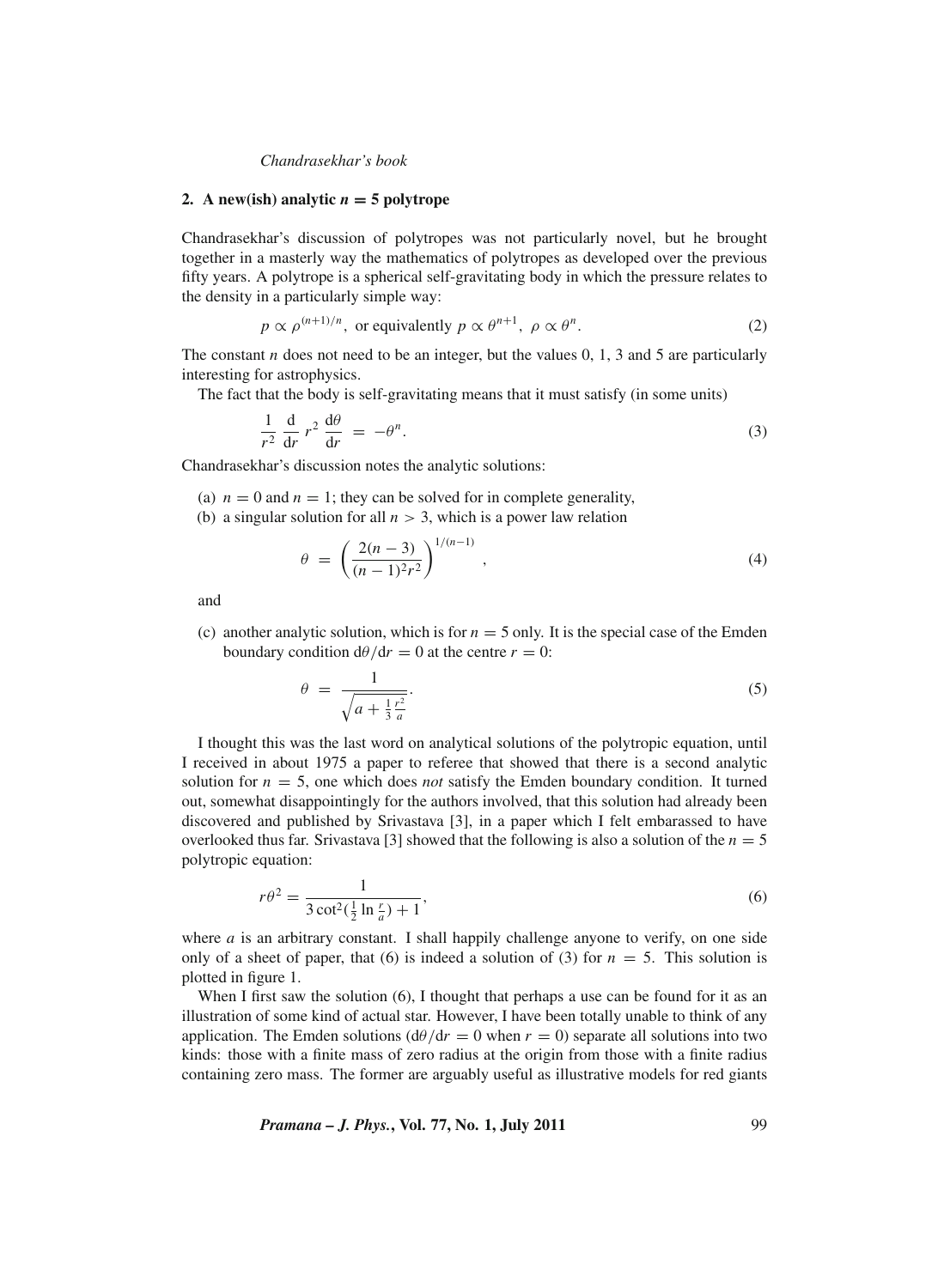*Peter P Eggleton*



**Figure 1.** The  $n = 5$  analytic model of Srivastava [3]. The model repeats every  $4\pi$ horizontally, and is diminished (going to the right) by a factor of  $e^{2\pi}$  in each cycle. The model applies to a conceivably astrophysical system only between the maximum of  $\theta$ , where the mass coordinate is zero, and the first zero of  $\theta$  beyond that, where the density is zero.

(which have a finite mass at a very small though not zero radius). But it is difficult to think of any application for a mathematical model with zero mass within a finite radius. Perhaps the central hole is filled with radiation at such a pressure as to support the surrounding shell, yet with negligible mass–density  $E_{rad}/c^2$ .

## **3. The last word on stellar structure?**

Chandrasekhar's title 'An Introduction ...' was of course a very modest statement. But there is no doubt that many astrophysicists nowadays believe that stellar structure and evolution are now fully understood. In fact the first time I heard someone say 'Stellar structure? Hasn't that all been done?' was in 1970, from the lips of Jerry Ostriker. So can we expect to see a book with the title I propose?

I think not. As soon as some problems appear to be understood, new problems appear. I believe we can roughly divide the physics of stars into 'zero-order' and 'first-order' effects. The zero-order effects are things like the equation of state, the self-gravity of Poisson's

100 *Pramana – J. Phys.***, Vol. 77, No. 1, July 2011**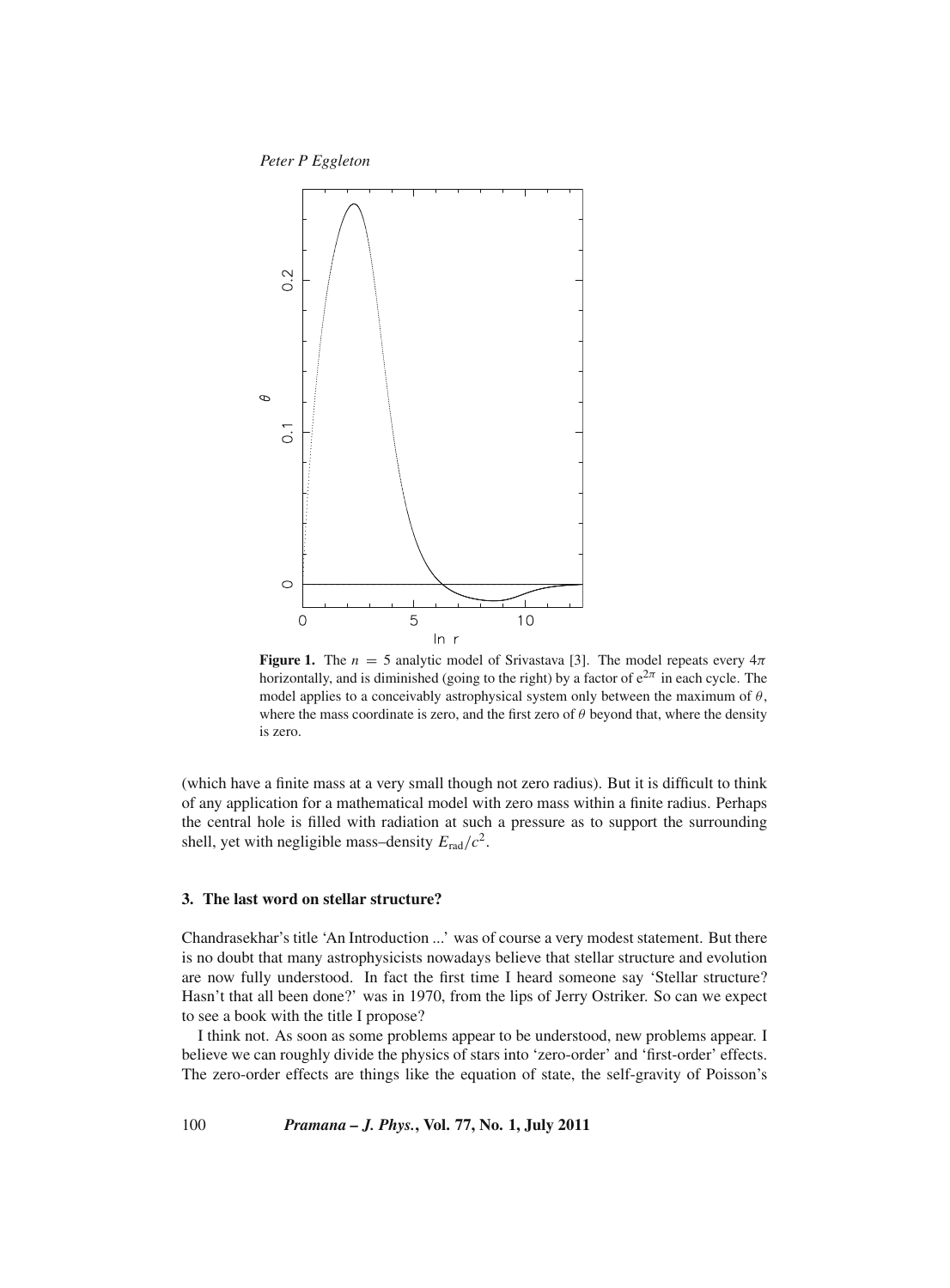equation, nuclear energy production, radiative heat transport, convective heat transport and neutrino losses. We have expressions for all of these (a rather crude one in the case of convection) that we can feed into a computer code, and the results, comparing theoretical models with observed data on masses, radii, temperatures and luminosities, are generally reasonable.

But there are several effects that I would call first-order, although they are not necessarily small. Two of them are convective overshooting and mass loss by stellar wind. I do not think I should go into these in detail, but the former can alter the nuclear lifetime of a star by a factor of at least 1.5, and the latter can decrease the mass by much larger factors though generally rather late in a star's life. Computational models usually include both these effects nowadays, but also generally in a very *ad hoc* way: some rather arbitrary formula is chosen, and its strength varied in order to give the best agreement.

But even with impeccable zero-order physics and some plausible first-order physics, some problems remain that may require substantial lateral thinking. Any credible physics is going to tell us that if we have a wide binary (in the general galactic field and not in a dense cluster) that consists of two red giants, those two giants should be of rather similar mass; the rate of evolution depends strongly on mass, and if one component is (initially) say 50% more massive than the other it will already be a white dwarf when the secondary is a red giant, and alternatively if the primary is a red giant the secondary will still be very close to the zero-age main sequence. So what are we to make of the following:

OW Gem: (F2Ib-II + G8II; 30 + 35
$$
R_{\odot}
$$
; 5.8 + 3.9 $M_{\odot}$ ; 1259 d; [4])

and

V643 Ori: 
$$
(K2III + K7III; 16 + 22R_{\odot}; 3.4 + 2.0M_{\odot}; 52.4 \text{ d}; [5])
$$
?

In these systems one giant is 50–70% more massive than the other. I would like to suggest that each system is the consequence of a merger of two stars within what was formerly a triple system. Consider

1 Gen: 
$$
((G6III + ?; 9.60 d) + KOIII; 13.35 yr; [6])
$$

and

## V453 Cep: ((B9V + B9V; 1.185 d) + G8III; 54.72 d; [7]).

In 1 Gem the inner binary is very likely to merge when the G6III star fills its Roche lobe. The mass of its companion is not known, but is unlikely to be more than about half that of the giant, from the small mass function. After the merger we may have two giants with masses differing by ∼50%.

Until a few months ago I would have hesitated to put V643 Ori in the same category as OW Gem, because I would have thought it highly improbable that there would be triples with an outer period as short as 52 d. But then I heard about V453 Cep from Dr R E M Griffin. The inner pair in V453 Cep is not going to merge, because its mass ratio is close to unity; but the existence of this star (at 7th magnitude, presumably not a rare one-at-Galaxy object) suggests that a star like V643 Ori but with a period of ∼50 d is not improbable.

The reality of merger events has had a huge boost very recently. Tylenda *et al* [8] found that V1309 Sco was a contact binary until about three years ago, but with an orbital period (∼1.4 d) that was shortening unusually rapidly; then in 2008 it had a 10-magnitude outburst in the infrared; and now it appears to be settling back as a single star. Mergers as the end-point of contact binary evolution were suggested by Robertson and Eggleton [9].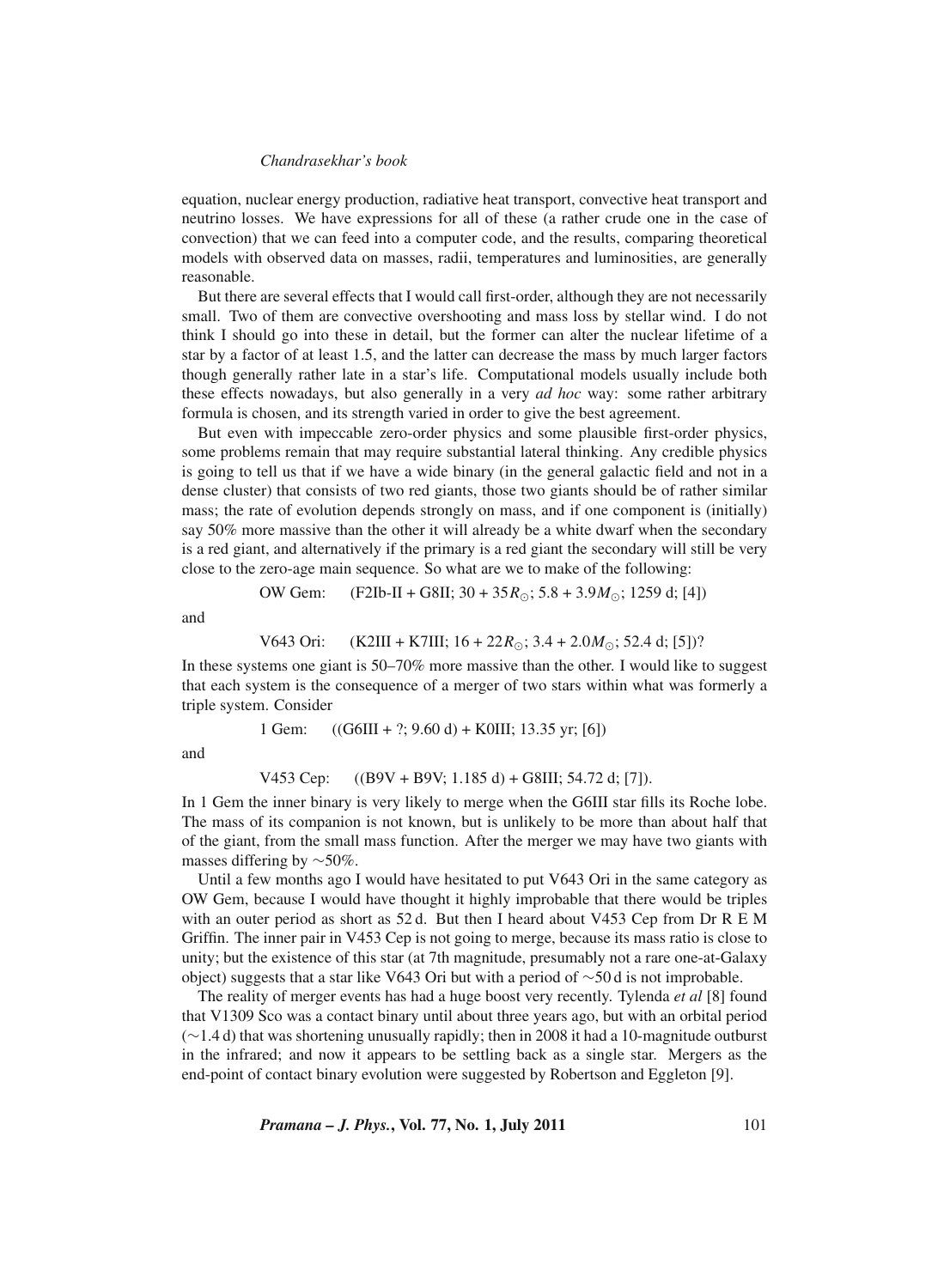# *Peter P Eggleton*

### **4. Three-dimensional modelling**

For the last few years I have been working with colleagues on a three-dimensional code for doing hydrodynamics: we call this code Djehuty after the Egyptian god of astronomy – well, actually, astrology. We hope that this code will give some insight into convection, for instance, but for the time being it has mainly contributed to two topics involving red giants. Both of them are illustrated in figure 2.

Figure 2 [10] shows a cross-section through the interior of a star that is a red giant undergoing the almost-explosive ignition of helium in its electron-degenerate core. The black circle is the shell surrounding the core in which hydrogen is still burning to helium:



Figure 2. Motion in and near the helium core of a red giant undergoing the helium flash. Radial velocity is colour coded. In the central part of the core is the strong motion driven by the almost-explosive burning of helium (the 'helium flash'). The hydrogen-burning shell bounding the core is shown by a black circle. Outside this is an unexpected region of motion; this motion is driven by the molecular weight inversion caused by the burning of  $3$ He to  $4$ He plus protons.

102 *Pramana – J. Phys.***, Vol. 77, No. 1, July 2011**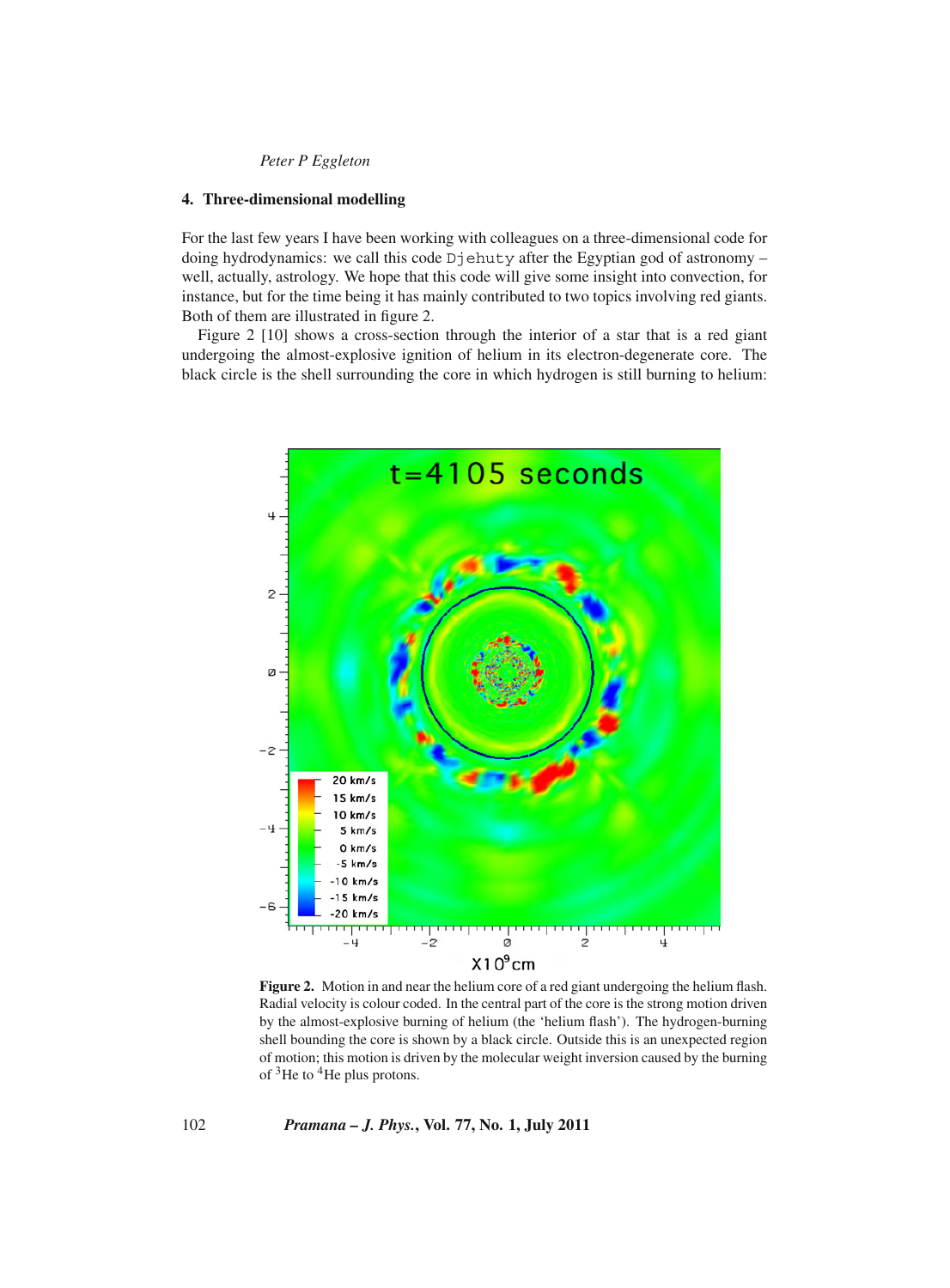it is very thin. Green represents zero (radial) velocity, and red and blue indicate outward and inward velocity respectively. The figure only shows a small fraction of the total star, whose overall radius is ∼3000 times the radius of the core.

Deep in the middle of the core is a multicoloured region where helium has ignited. The luminosity generated in this region is enormous, about  $10<sup>8</sup>$  times the solar luminosity, but it hardly reaches the surface, even of the core, because it is absorbed by heating and lifting the degeneracy of the material locally. Nevertheless, it sets up some very vigorous convection. The significance of this is that it has often been debated how violent this ignition should be: could it actually run away and blow up the star? Our answer is an emphatic 'no'. We followed the evolution substantially further, and subject to various perturbations such as increasing the nuclear energy release by a large amount in a short time, and in an asymmetric manner; but when the perturbation was removed the evolution quickly returned to what it was before. Certainly the evolution is rapid, but we were unable to persuade the star to blow up in some spectacular fashion.

Figure 2 shows in addition something that was quite unexpected. Not far outside the black burning shell is a multicoloured region where some material is going up and some going down. We were worried that this might mean that our hydrodynamic algorithm was not working very well. But a close inspection showed that this motion was driven by a small inversion in the molecular weight. Normally the molecular weight increases inwards, and this contributes to hydrodynamic stability. But in a previously overlooked region there is burning of  ${}^{3}$ He to  ${}^{4}$ He, thus:

<sup>3</sup>He + <sup>3</sup>He 
$$
\rightarrow
$$
 <sup>4</sup>He + <sup>1</sup>H + <sup>1</sup>H,

which lowers the mean molecular weight from 3 to 2 – although of course the effect is diluted by the fact that there is only about  $0.1\%$  of  $3$ He in the whole mixture. But this small effect was enough to drive the motion seen in the figure.

A closer look at this issue showed us that this extra motion should have been present long before the helium in the core had ignited. In fact this extra motion explains a puzzle that has been around for 30 or 40 years. A star like the Sun is bound to produce, in its main sequence and early giant life, a percent or so of the isotopes  ${}^{3}$ He and  ${}^{13}$ C. Yet the former is not seen as much as expected, and the latter is often seen, in the more luminous red giants, at greater abundance than expected. The motion that we found explains both of these. The  ${}^{3}$ He is consumed, and the  ${}^{13}$ C produced, in much the same region: the multicoloured ring surrounding the thin shell in figure 2. But the instability there means that the composition there does not just change locally, but instead proceeds globally, because the motion once it has reached some kind of transient equilibrium gives mixing right up to the surface convection zone.

There are many ways in which 3D simulations can be used to improve what goes into the 1D, i.e. spherically symmetric, models that are most commonly used. Two that I am currently investigating are: (1) The amount of convective overshooting to be expected around main-sequence convective cores and (2) the amount of tidal friction to be expected in an eccentric binary orbit.

Both of these are what I loosely call first-order effects, and there are several more that ought to be capable of being analysed with a code such as Djehuty.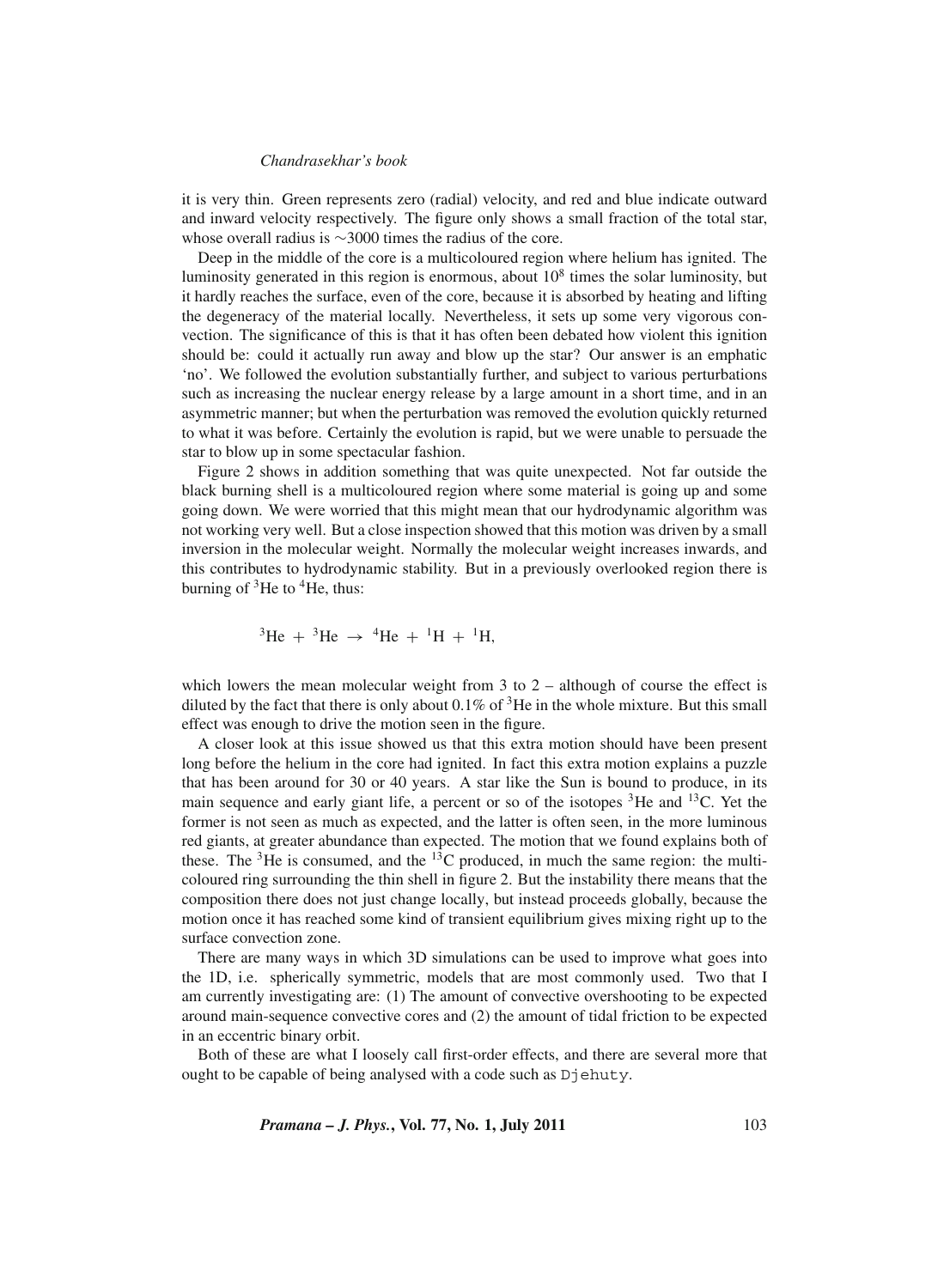### *Peter P Eggleton*

### **5. The red giant question**

A question often asked is: why is it that stars at the end of their main-sequence lives always expand rather rapidly in radius, by a factor that might be 10 or 100, while the core at the same time shrinks? In about 1970 I asked this question of three leading workers in computational stellar evolution: Martin Schwarzschild, Icko Iben and Bohdan Paczyński. They all (independently) gave me much the same answer: what happens when you solve four simultaneous non-linear equations is unlikely to have some elementary explanation.

Some of the earliest light shed on this was from the work of Henrich and Chandrasekhar [11] and Schönberg and Chandrasekhar [12]. The latter work came up with a famous limit of 10%: this was the largest mass fraction that could be contained in an isothermal core, if the molecular weight in the core was twice that of the envelope. Some drastic change was necessary if in fact the hydrogen became exhausted in a core that contained more than 10% of the star's mass. This required the core to shrink until degeneracy became important, or until the helium in the core heated enough to ignite (or both, as in figure 2).

However, even though it is rather clear that the core must contract in response to central fuel exhaustion, it is by no means clear that the envelope must expand. In fact, one can see a counterexample. In the case of helium-burning 'main sequence' stars [13], stars of less than  $0.8M_{\odot}$ , or more than  $2.3M_{\odot}$ , hardly expand their envelopes at all even though their helium-exhausted carbon cores contract to white-dwarf radii.

Eggleton and Cannon [14] demonstrated that for a star to evolve to a configuration where the central density greatly exceeds the mean density (e.g. by factors of  $10^{10}$  or more, as typical in red giants) it is necessary, but not sufficient, that the local polytropic index should approach close to, and perhaps exceed, the value 5. It need not be close to 5 over most of the star, but somewhere it must approach or exceed 5. Define *X*, the degree of central condensation, as

$$
X \equiv \frac{4\pi R_s^3 \rho_c}{3M_s}, \ c = \text{centre}, \ s = \text{surface}, \tag{7}
$$

i.e. the ratio of the central density to mean density. If the maximum value of the local polytropic index  $n(r)$  throughout the star is *N*, and  $N < 5$ , then we can prove that

$$
X < X_N,\tag{8}
$$

where  $X_N$  is the central condensation of a polytrope of index N. A reasonable approximation to  $X_N$  is

$$
X_N \approx \frac{0.025}{\left(\frac{5}{6} - \frac{N}{N+1}\right)^3}.
$$
\n(9)

For example, if in some computed model of a red giant  $X = 2.5 \times 10^{10}$ , then somewhere within the star the local polytropic index must exceed 4.9964. It follows from this that if we want to know why the star is a giant, it is necessary to look at those parts of the star where  $n(r) \gtrsim 5$ . In most red giants these parts are (a) where there is a steep molecular weight change, i.e. in the hydrogen burning (or helium burning) shell and (b) in the isothermal non-degenerate layer below the burning shell, if such a layer exists. The helium stars in some mass ranges do not become giants because either the change in molecular weight is

104 *Pramana – J. Phys.***, Vol. 77, No. 1, July 2011**